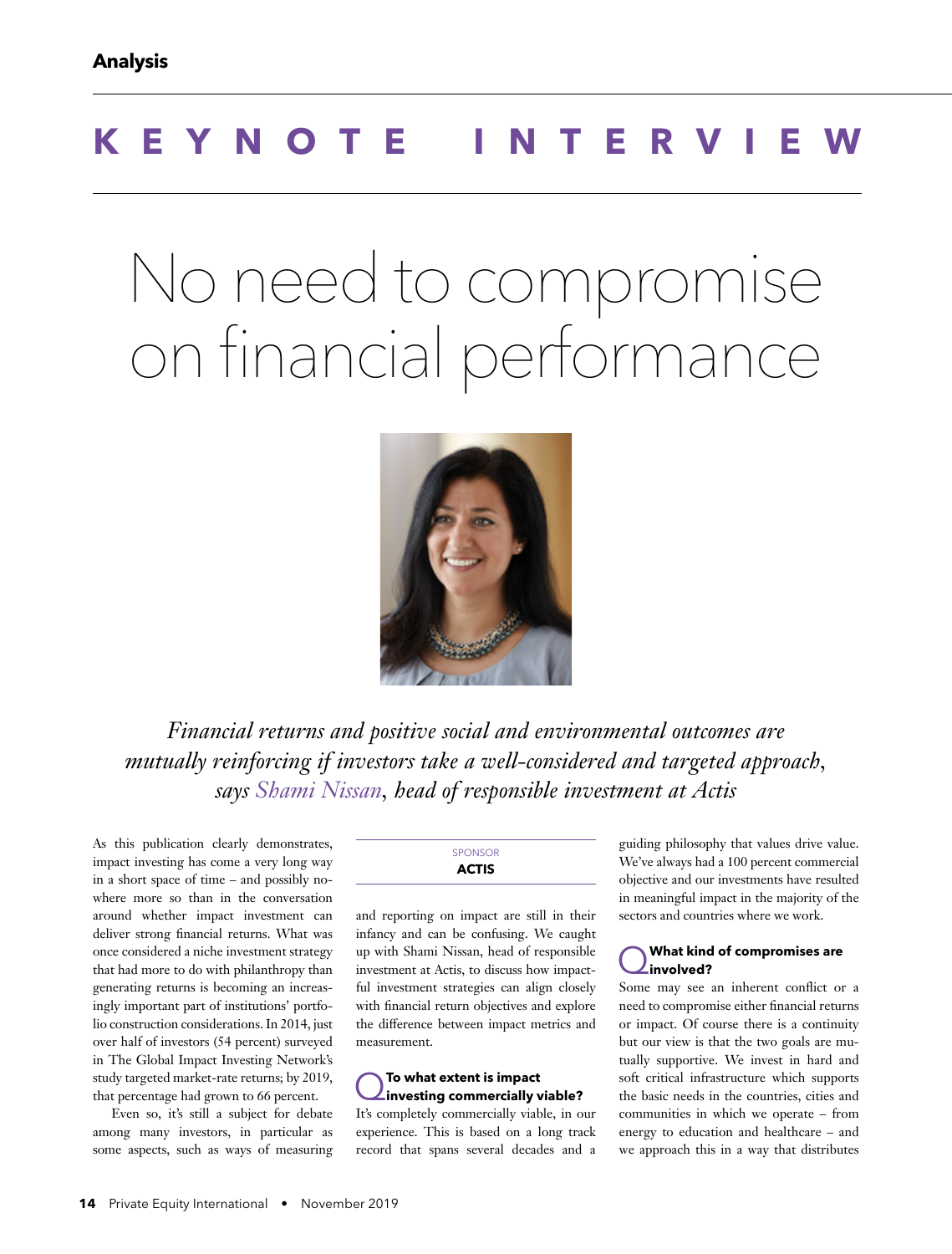value not just for immediate stakeholders, but also the wider community.

A thoughtful and intentional approach to creating impact helps ensure the business has a licence to operate and is valued highly by employees, the wider community and, ultimately, a buyer when it comes to exit.

#### Q**Some sectors can be more obvious targets for impact investors. But is it possible to generate impact across the board?**

Absolutely. Right now, impact funds tend to be focused very much on specific sectors with high intrinsic impact, such as healthcare, education and agriculture – that's one end of the spectrum. Yet the world's economies are comprised of myriad sectors and the challenge is how you achieve impact across all sectors. I'd say this is more of an incrementalistic approach. This approach requires an understanding of the top levers in the business for delivery of a measurable positive impact to people or the planet. You must then implement and measure.

#### Q**So what is Food Lover's Market doing to generate impact?** Food Lover's Market, one of the largest re-

*"Some may see an inherent conflict or a need to compromise either financial returns or impact, but our view is that the two are mutually supportive"*

tail groups in Africa, is a company that really demonstrates how a business can make significant, lasting differences. It underwent a root and branch review of everything it does to create a truly sustainable business for today and tomorrow.

Waste reduction is one area – it managed a 43 percent reduction in waste to landfill in just six months, saving it 250,000 rand (\$16,491; €15,132) a year in the process. Reducing water consumption, high quality training, family budgeting courses, help with safe transport for employees, supporting smallholders in a way that takes into consideration climate change – these are all initiatives being put in place by the company that both build financial value and have important social and environmental impact that stretch far beyond the company's premises.

### Q**Given the link you outline between financial performance and impact outcomes, are there metrics that overlap?**

Yes – many of the financial or commercial performance metrics we use can also track impact. If you look at education metrics, for example, there may be the number

## How can impact and financial returns be mutually supportive?

Ostro is a great example of this. We created this Indian renewable energy business from scratch in 2014. This allowed us to shape the kind of company we wanted to build. In a country where 200 million people still lack access to electricity, there is clear impact in helping bring more people onto the grid and doing so with renewable energy sources. By 2018, the business had 1GW of contracted generating capacity.

However, we also recognised that there was much more we could do to create value and manage risk at the same time. Together with management, we implemented international best practice for labour accommodation standards and site safety – these standards are exceptional in a market where working conditions are often poor and accidents frequent. Safe drinking water was also an issue for local populations, leading



to a number of health problems. Ostro therefore installed water ATMs, where the community could access clean, safe water for a small fee. It's these kinds of initiative that give Actis and our portfolio companies a licence to operate among vulnerable communities while at the same time building significant financial value.

This was demonstrated when we exited the business in 2018 through a sale to Goldman Sachs-backed ReNew Power. Following the deal, the buyer cited Ostro's strong ESG record as a factor that boosted its valuation. Indeed, there is now a story building in India about the kind of companies that we put into the market – there is a kind of halo effect for Actis-backed companies. Buyers know that they are clean, well run and socially responsible businesses, all of which add financial value when it comes to exit.